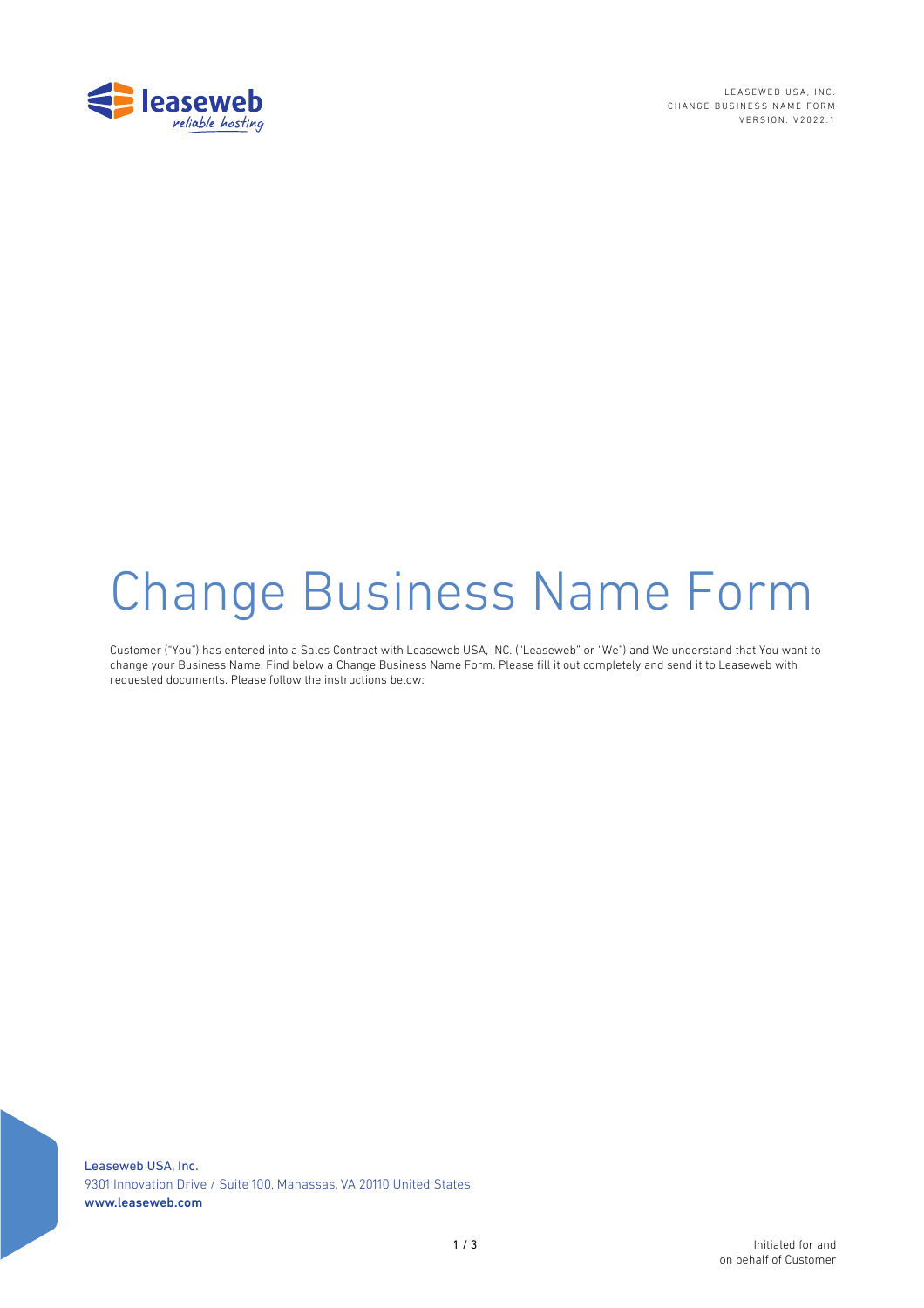

## Current Business Name

| Business name                |  |
|------------------------------|--|
| Leaseweb customer number     |  |
| Business registration number |  |
| Registered address           |  |
| VAT registration number      |  |

## New Business Name

| Authorised signatory                                                                                                                                                                                                                                                                                               |                                                                                                                                                                                                                                |
|--------------------------------------------------------------------------------------------------------------------------------------------------------------------------------------------------------------------------------------------------------------------------------------------------------------------|--------------------------------------------------------------------------------------------------------------------------------------------------------------------------------------------------------------------------------|
| this is the representative with power to sign a<br>Contract and to commit the company to a<br>binding Contract, which is publicly available<br>e.g. company registry.<br>**Please use a generic email address for<br>purpose of avoiding risk of personal data use<br>whereby Leaseweb pursues privacy by default. |                                                                                                                                                                                                                                |
|                                                                                                                                                                                                                                                                                                                    |                                                                                                                                                                                                                                |
|                                                                                                                                                                                                                                                                                                                    |                                                                                                                                                                                                                                |
|                                                                                                                                                                                                                                                                                                                    | Business mobile number that the control of the control of the control of the control of the control of the control of the control of the control of the control of the control of the control of the control of the control of |

### Terms and conditions:

#### APPLICABLE CONTRACT DOCUMENTATIONS

**1.1.** Customer is aware that Leaseweb applies Sales Terms and Conditions, which Sales Terms and Conditions include provisions to ensure compliance with the General Data Protection Regulation, and Policies with respect to the use of its Services and that such are applicable to – and part of - the Sales Contract. Customer is further aware that the scope and nature of the services offered by Leaseweb are set forth in the Services Specifications, that the performance parameters or service levels with respect to the services offered by Leaseweb are set forth in the Support and Service Levels; and that such are applicable to -and part of- the Sales Contract.

**1.2.** Customer hereby assume and agree that the Sales Terms and Conditions, the Policies, Services Specifications, Support and Service Levels and the applicable privacy statement have been made available electronically and are published at https://www.leaseweb.com/legal.

Leaseweb USA, Inc. 9301 Innovation Drive / Suite 100, Manassas, VA 20110 United States www.leaseweb.com